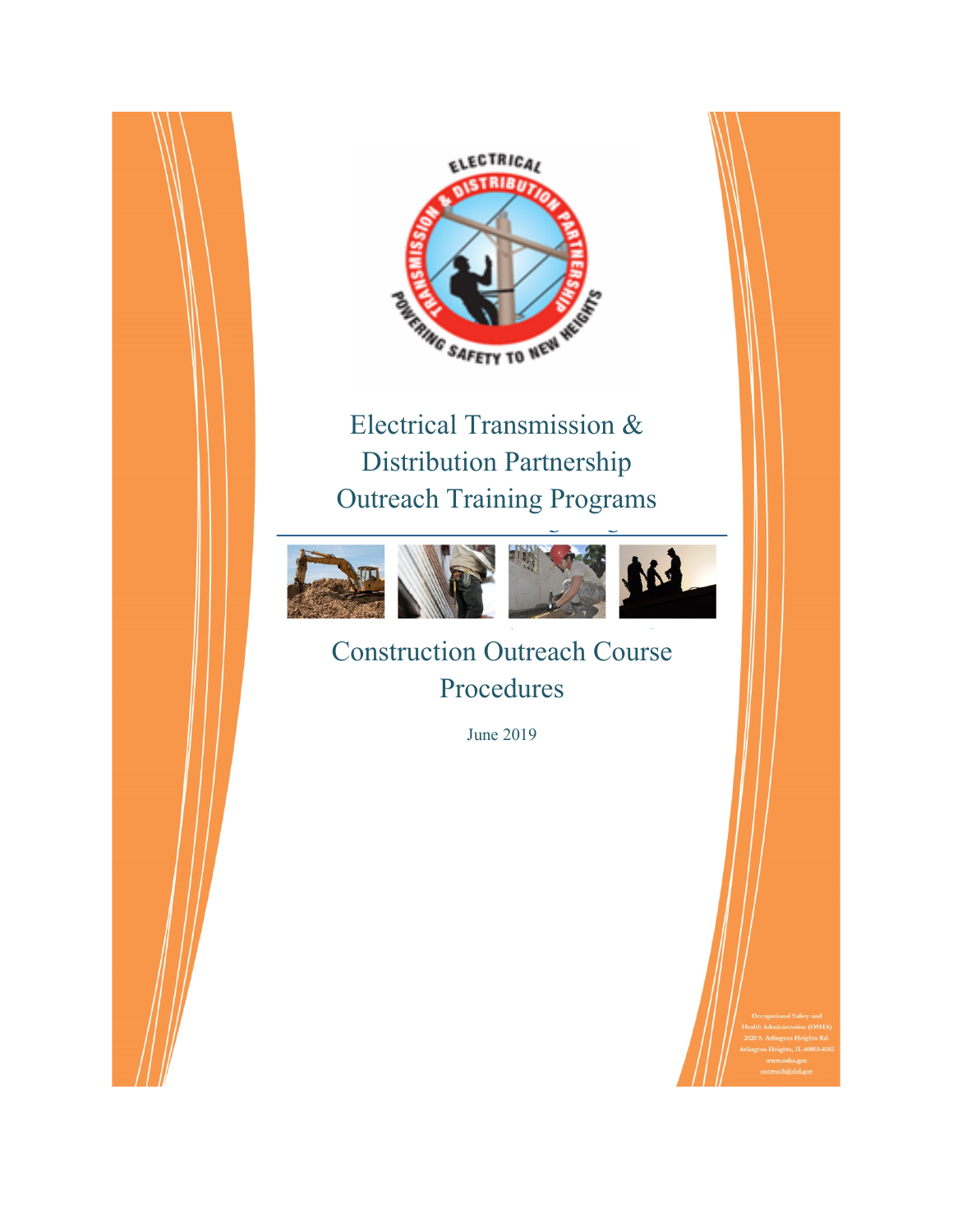# **Table of Contents**

| I.                                                                              |  |  |  |  |
|---------------------------------------------------------------------------------|--|--|--|--|
|                                                                                 |  |  |  |  |
| <b>B.</b>                                                                       |  |  |  |  |
|                                                                                 |  |  |  |  |
|                                                                                 |  |  |  |  |
| E.                                                                              |  |  |  |  |
| F.                                                                              |  |  |  |  |
|                                                                                 |  |  |  |  |
|                                                                                 |  |  |  |  |
| Appendix: OSHA OUTREACH TRAINING PROGRAM REPORT Error! Bookmark not<br>defined. |  |  |  |  |

# <span id="page-1-0"></span>**Forward**

The purpose of this document is to outline specific requirements for the delivery of the Electrical Transmission and Distribution Partnership (ET&D Partnership) training courses titled "The Construction Outreach Training course" (AKA ET&D 10-Hour) and "The Supervisory Leadership Skills Outreach Training course" (AKA ET&D 20-Hour). The requirements outlined in this document pertain only to those items that may be unique to the delivery and administration of these ET&D courses. For those requirements not otherwise addressed by this document, authorized Outreach trainers must adhere to the requirements of the most current version of the OSHA Outreach Training Program Requirements document.

A current copy of the Outreach Training Program Requirements is available for free download from the following site: https://www.osha.gov/dte/outreach/construction/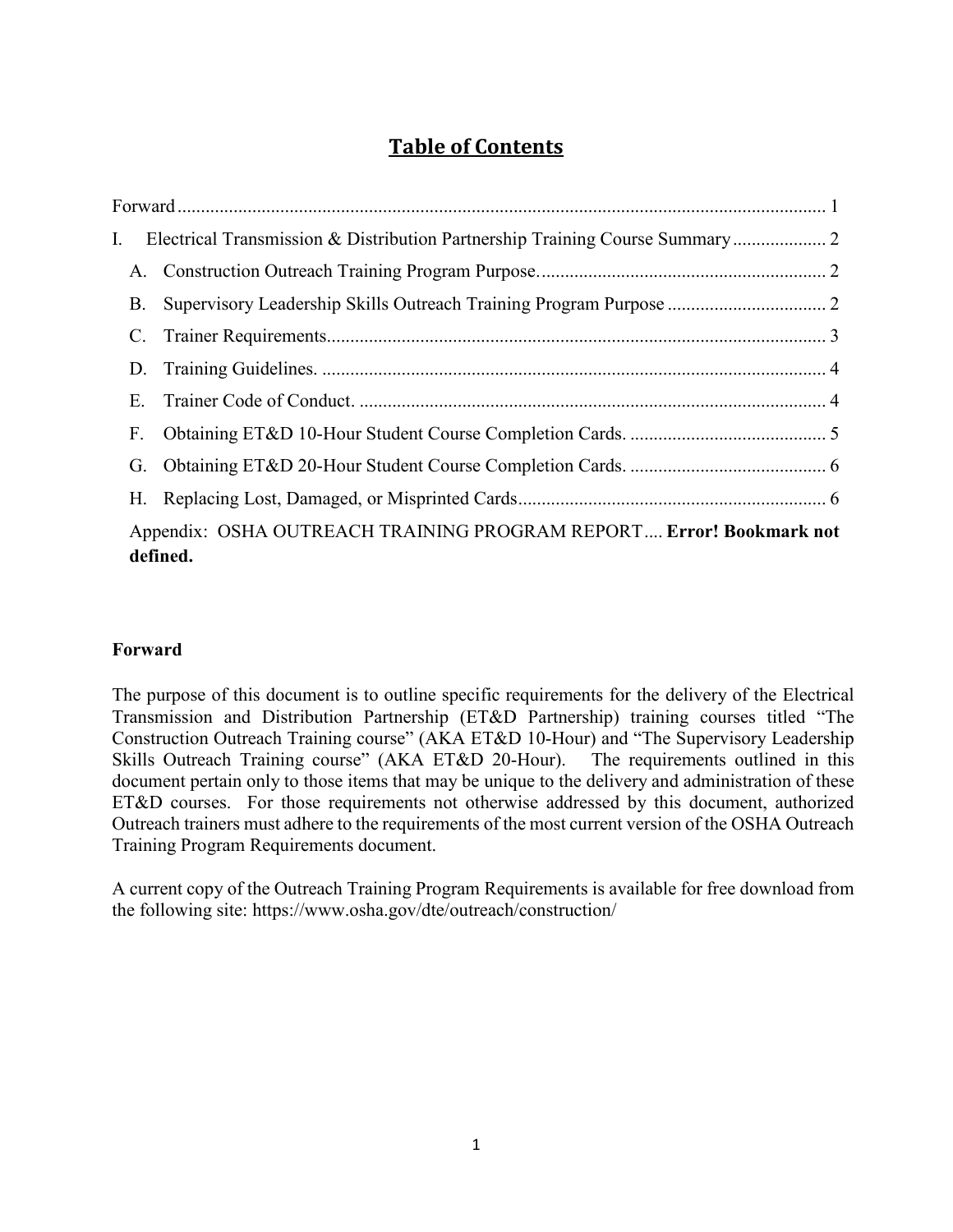## <span id="page-2-1"></span><span id="page-2-0"></span>**I. Electrical Transmission & Distribution Partnership Training Course Summary**

**A. Construction Outreach Training Program Purpose.** The Electrical Transmission and Distribution (ET&D) Partnership conceived of and subsequently developed the OSHA Electrical Construction Industry Outreach training course with the goal of producing non-traditional industry training tailored toward employees involved with the construction and maintenance of power transmission and distribution systems. Members from each of the partner entities worked diligently to develop and implement this industry changing and industry challenging training course. Each module targets workers employed in the power transmission and distribution workforce. The course, based on the current OSHA construction standards discusses standards and industry accepted best practices along with certain non-traditional but applicable subjects as equal-potential grounding, flame resistant clothing, electrical arc protection, and prejob briefings. The course, commonly referred to as the ET&D 10-Hour training, has a minimum allotted contact time of 11.5 hours. Students completing the ET&D Construction Outreach Training course receive a traditional OSHA 10-Hour Construction Outreach card containing with a designation indicating the student completed the ET&D Construction Outreach training course.

Persons attending this course receive awareness training in the following topics:

| 1. Introduction to OSHA                        | 1.0 | Hour      |
|------------------------------------------------|-----|-----------|
| 2. Electrical Safety                           | 2.0 | Hours     |
| 3. Grounding & Bonding Practices               |     | 2.5 Hours |
| 4. Personal Protective Equipment               | 1.0 | Hour      |
| 5. Job Briefings                               |     | 0.5 Hours |
| 6. Confined and Enclosed Spaces                | 1.0 | Hour      |
| 7. Lifting and Rigging                         | 1.0 | Hour      |
| 8. Excavations                                 | 1.0 | Hour      |
| 9. Fall Protection for the Electrical Industry |     | 1.5 Hours |
|                                                |     |           |

Note: The focus 4 topics, Electrocution, Falls, Struck-By and Caught-in or between are discussed within the above listed subjects.

<span id="page-2-2"></span>**B. Supervisory Leadership Skills Outreach Training Program Purpose**. The Electrical Transmission and Distribution Partnership developed the Supervisory Leadership Skills Outreach Training course (commonly referred to as the OSHA 20- Hour class) to provide education to supervisors within the electrical transmission and distribution industry on safety management skills. The course demonstrates how to affect a positive safety culture by addressing core elements of an effective safety and health management system. The target audience is the front-line supervisor i.e., general foreman, supervisor, foreman, lead person, or any person assigned the responsibility to implement and manage a company's safety and health program or system. The training is suitable for potential foremen and/or employees and employee representatives interested in improving safety and health in the workplace.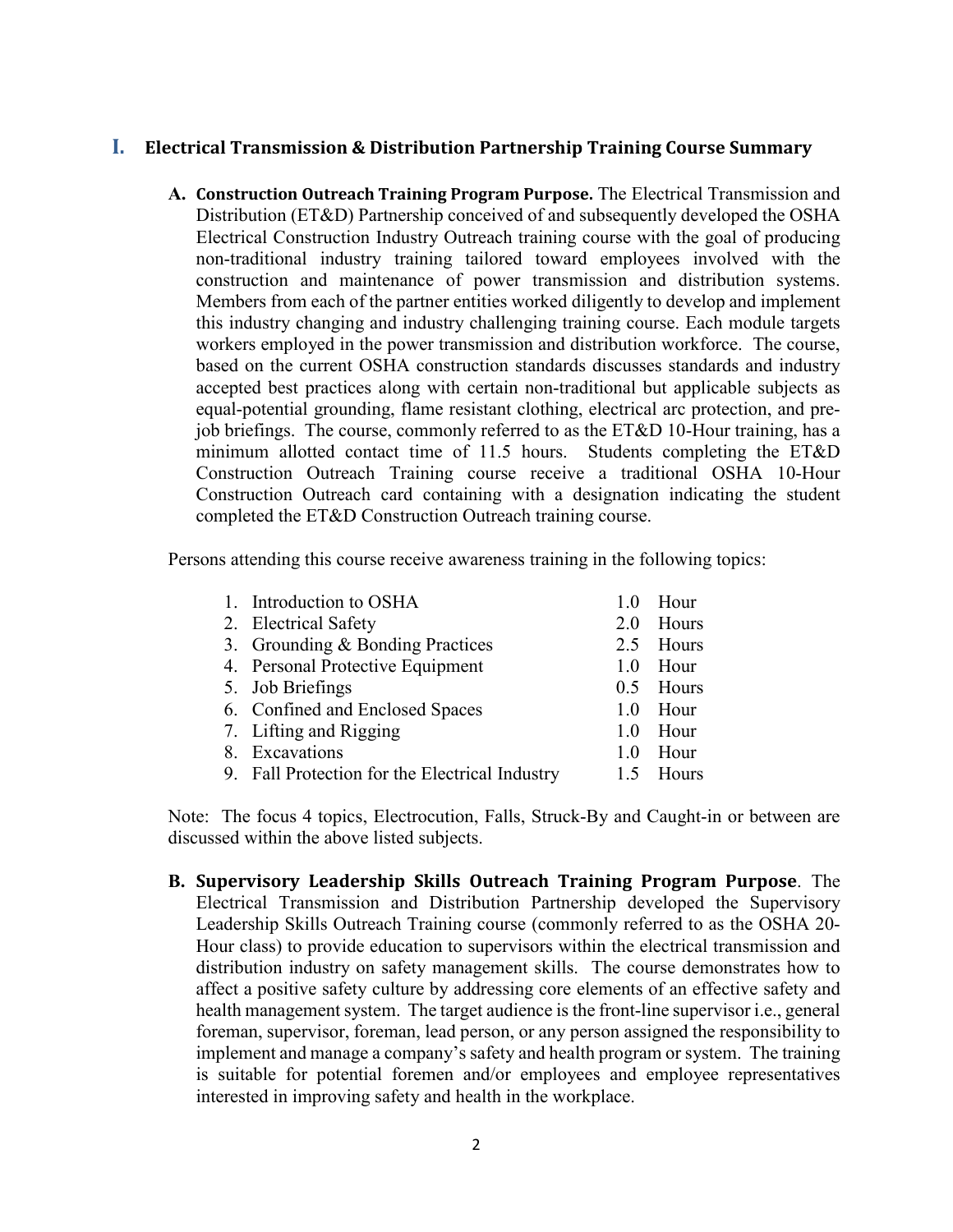The course uses scenarios, case studies, personal participation exercises, and discussion topics to engage the attendee and assist them with understanding the supervisor's role in the areas of responsibility and accountability regarding managing safety. Persons attending this course receive a minimum of 20-hours of training in the following courses/topics:

Required Elements (6 Hours)

- a. Safety & Health Management Systems 1.0 Hour
- b. Identifying Unsafe Behavior and Providing Constructive Criticism 2.0 Hours
- c. Accountability for Safety and Health 1.0 Hour
- d. Reducing Accidents & Accident Costs 2.0 Hours

Elective Elements (at least 5 of the below topics with a minimum of 2 hours per topic)

- a. Conducting Safety Meetings
- b. Job Hazard Analysis (Safety & Hygiene)
- c. Pre-Job Briefing
- d. Site Safety & Health Inspections
- e. Accident Investigation- Safety & Health Training for Employees
- f. Safety & Health Trend Analysis
- g. Conducting a Safety & Health Skills Assessment

Additional Elements (4 Hours)

a. Trainers may include safety and health topics related to standards, culture change, company specific topics, and/or safety supervision. Trainers may also expand on required or elective elements listed above.

## <span id="page-3-0"></span>**C. Trainer Requirements.**

Individuals seeking authorization to deliver the ET&D partnership versions of the 10- and 20-hour Construction Outreach Training Program classes must fulfill the following requirements:

- 1. Be a current OSHA-authorized Construction Outreach Training Program trainer in good standing (i.e., not currently on probation, suspended or revoked).
- 2. Complete the ET&D Partnership Train-the-Trainer class either by attending an ET&D Partnership sponsored event or by being trained by a trainer having completed an ET&D Partnership sponsored training event.

Note: Trainers that complete an ET&D Partnership sponsored Train-the-Trainer event are "First Generation Trainers". These "First Generation Trainers" are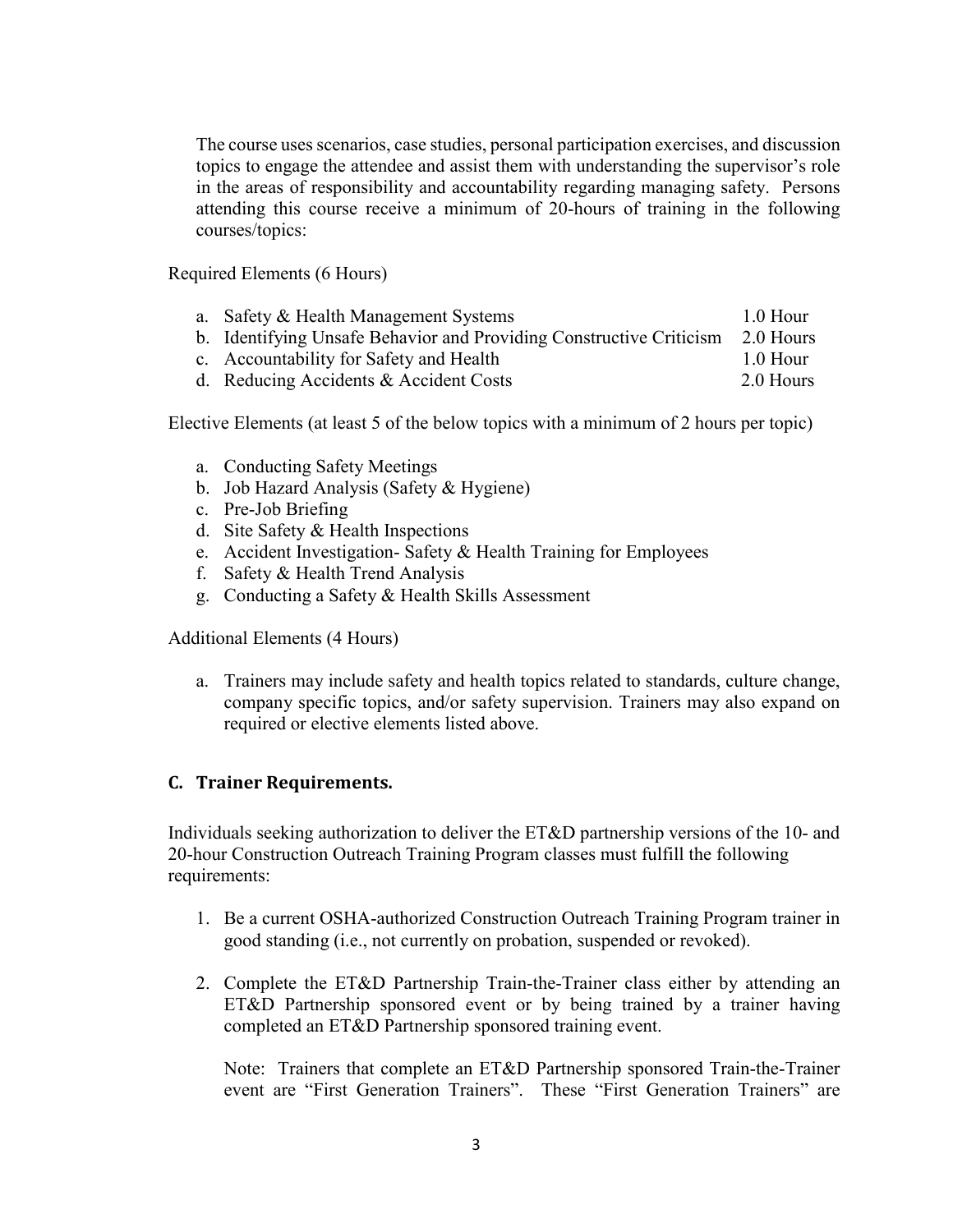permitted by the ET&D Partnership to train their employees and train other trainers that are full time employees of their respective organizations so long as the prospective trainer meets the required prerequisites. These trainers are referred to as "Second Generation Trainers". These "Second Generation" trainers may not train other trainers.

3. Only trainers that are full-time employees of a partnership member company are eligible to conduct the ET&D 10 and/or 20-hour courses. Trainers who leave their ET&D Partnership member organization must contact the ET&D Partnership and advise them of their departure.

#### <span id="page-4-0"></span>**D. Training Guidelines.**

ET&D Partnership 10-hour and 20-hour construction Outreach Training Program classes shall be conducted using these Construction Outreach Course Procedures and the OSHA Outreach Training Program Requirements for students to receive 10-hour and 20-hour construction Outreach student course completion cards with an ET&D Partnership recognition.

## <span id="page-4-1"></span>**E. Trainer Code of Conduct.**

- 1. Trainers must conduct themselves professionally at all times during training, at meal and/or other break periods, in financial dealings with their students or customers, and during interactions with ATO staff, instructors, and other Program stakeholders.
- 2. Examples of unprofessional behavior include, but are not limited to Inappropriate Behavior, Activities, or Lack of Professionalism. This includes such inappropriate behavior as:
	- a) Serving alcohol.
	- b) Suggesting how to circumvent OSHA regulations.
	- c) Discriminatory or defamatory remarks regarding OSHA, or any individual or group of individuals.
	- d) Telling jokes that could be reasonably considered offensive, insulting, humiliating, or demeaning.
- 3. Improper Class Setting. This includes holding training at a place not conducive to learning. For example, providing training in bars, private residence, or locations with outside distractions.
- 4. Felony Conviction. OSHA Outreach Training Program authorized trainers convicted of a felony may be subject to corrective action including suspension or revocation. Prior felony conviction does not automatically preclude a prospective trainer from attending a trainer course or seeking authorized trainer status.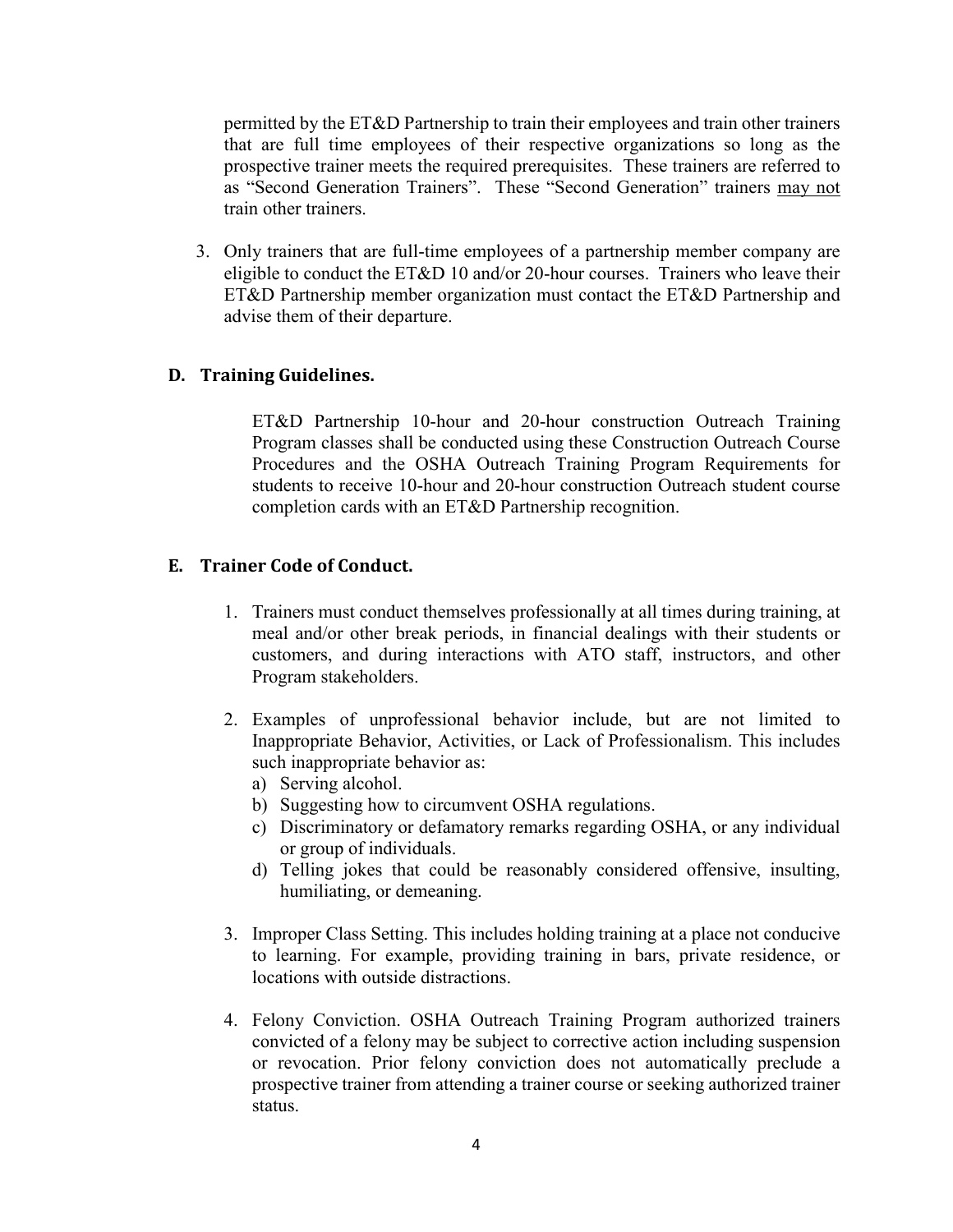- 5. Failure to Handle the Payment and Refund of Course Tuition and Fees in a Professional Manner. This includes failing to reimburse full course tuition and fees within five (5) business days of cancelling a class, or, if the trainer reschedules the cancelled class, failing to reimburse full course tuition and fees to each student that does not affirmatively agree, within 10 business days of the class cancellation, to attend the rescheduled class.
- 6. Double Scheduling. OSHA Outreach Training Program authorized trainers may not schedule multiple classes projected to occur concurrently or at the same time.
- 7. Training Delivery. Training that does not comply with the requirements listed below will not be recognized and trainers will not be issued student course completion cards.
- 8. Students are defined as those attending a class. Trainers are not considered students. Therefore, the Outreach trainer must not include their name on the student roster.
- 9. Attendance. To receive a course completion card, the student must attend the entire class and complete all class requirements, including all requisite topics and the minimum number of contact hours.
- 10. Class Size. The minimum student class size for the ET&D 10-hour and 20- Hour classes is three (3) students. The maximum class size for the 10-hour is forty (40) students, and the maximum class size for the 20-hour is thirty (30) students.

# <span id="page-5-0"></span>**F. Obtaining ET&D 10-Hour Student Course Completion Cards.**

- 1. Outreach Training course (10-Hour) student course completion card requests for the ET&D Construction Outreach course are submitted to the trainer's current Authorizing Training Organization (OTI Education Center) using the electronic Outreach portal. Requests must follow all normal ATO reporting requirements (e.g., must be submitted within 30 days of class end, must meet minimum contact times, etc.).
- 2. The minimum contact time for each subject is:

| a. Introduction to OSHA          | 1.0 Hour  |
|----------------------------------|-----------|
| b. Electrical Safety             | 2.0 Hours |
| c. Grounding & Bonding Practices | 2.5 Hours |
| d. Personal Protective Equipment | 1.0 Hour  |
| e. Job Briefings                 | 0.5 Hours |
| f. Confined and Enclosed Spaces  | 1.0 Hour  |
| g. Lifting and Rigging           | 1.0 Hour  |
|                                  |           |